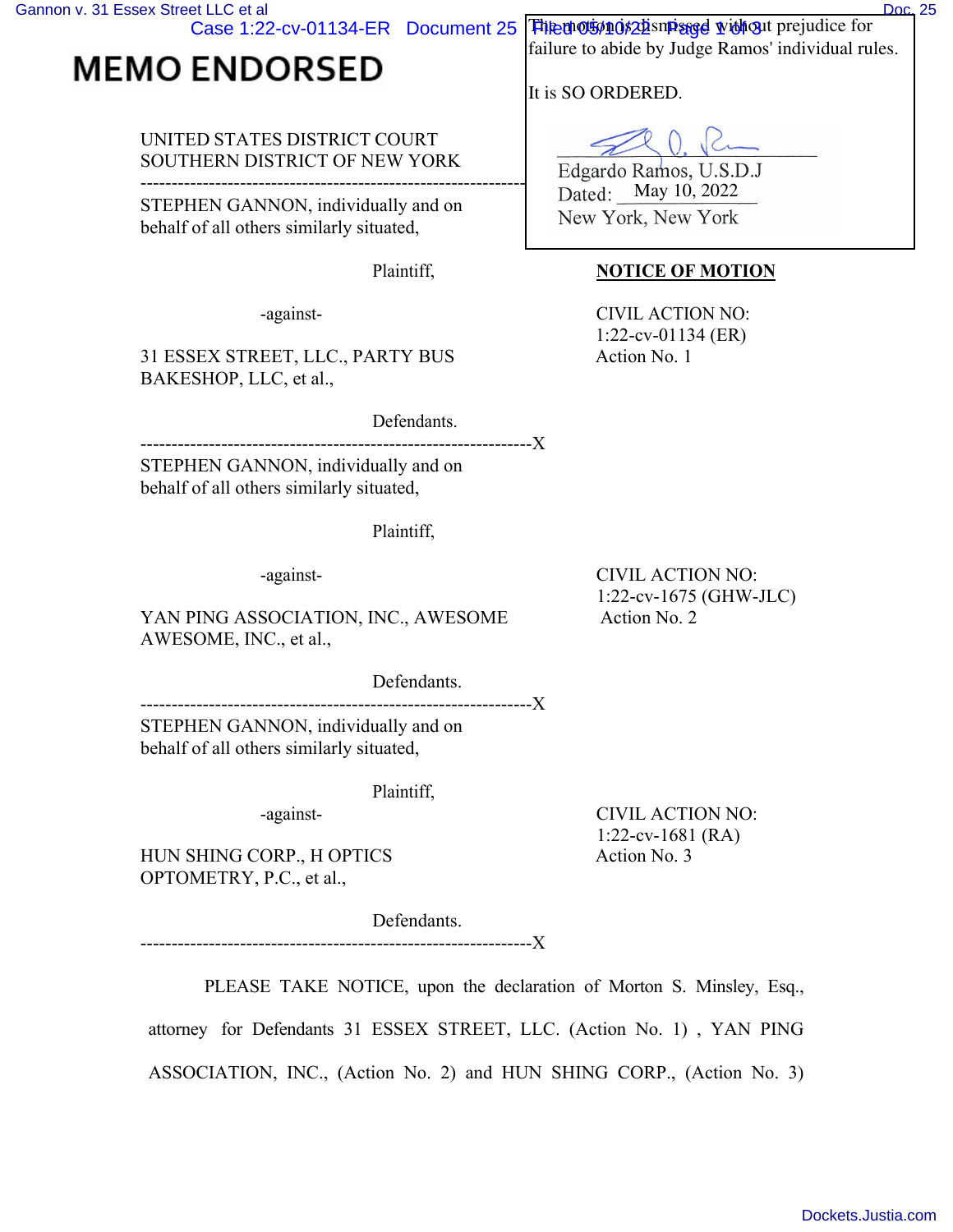## Case 1:22-cv-01134-ER Document 25 Filed 05/10/22 Page 2 of 3

("Defendants"), sworn to on May 6, 2022, with the pleadings and exhibits attached, and the accompanying Memorandum of Law in Support of Motion, the undersigned will move before the Hon. Honorable Edgardo Ramos, U.S.D.J., at the United States District Court for the Southern District of New York, 40 Foley Square Street, Courtroom 619, New York, New York 10007, (1) pursuant to FRCP Rule 42 (a) (1), to consolidate for joint hearing the issue of whether the Plaintiff herein alleges sufficient facts herein, under the pleading standards of *Bell Atlantic v. Twombly*, [550 US](http://scholar.google.com/scholar?q=550+us++544&btnG=&hl=en&as_sdt=6)  [544](http://scholar.google.com/scholar?q=550+us++544&btnG=&hl=en&as_sdt=6) (2007), and *Ashcroft v. Iqbal* [566 US 662](http://scholar.google.com/scholar?q=566+us+662&btnG=&hl=en&as_sdt=6) (2009), to establish standing to state a private claim for relief under the Americans with Disabilities Act ([42 USC § 12188.](http://www.google.com/search?q=42+usc++12188) Et. seq) against the Defendants herein, and (2) to dismiss the complaint(s) herein pursuant to FRCP Rule 12 (b) (6), for failure to state a claim upon which relief can be granted, and (3)for such other and further relief as to this Court may seem just and proper.

Dated: New York, New York 6 May 2022

Yours, etc.

Mort S. Marly

MORTON S. MINSLEY, ESQ. Attorney for Defendants 31 ESSEX STREET, LLC. (Action No. 1), YAN PING ASSOCIATION, INC., (Action No. 2), and HUN SHING CORP., (Action No. 3) 101 Lafayette Street New York, New York 10013 Phone: (212) 346-0849 E-Mail: Minsleylaw@me.com